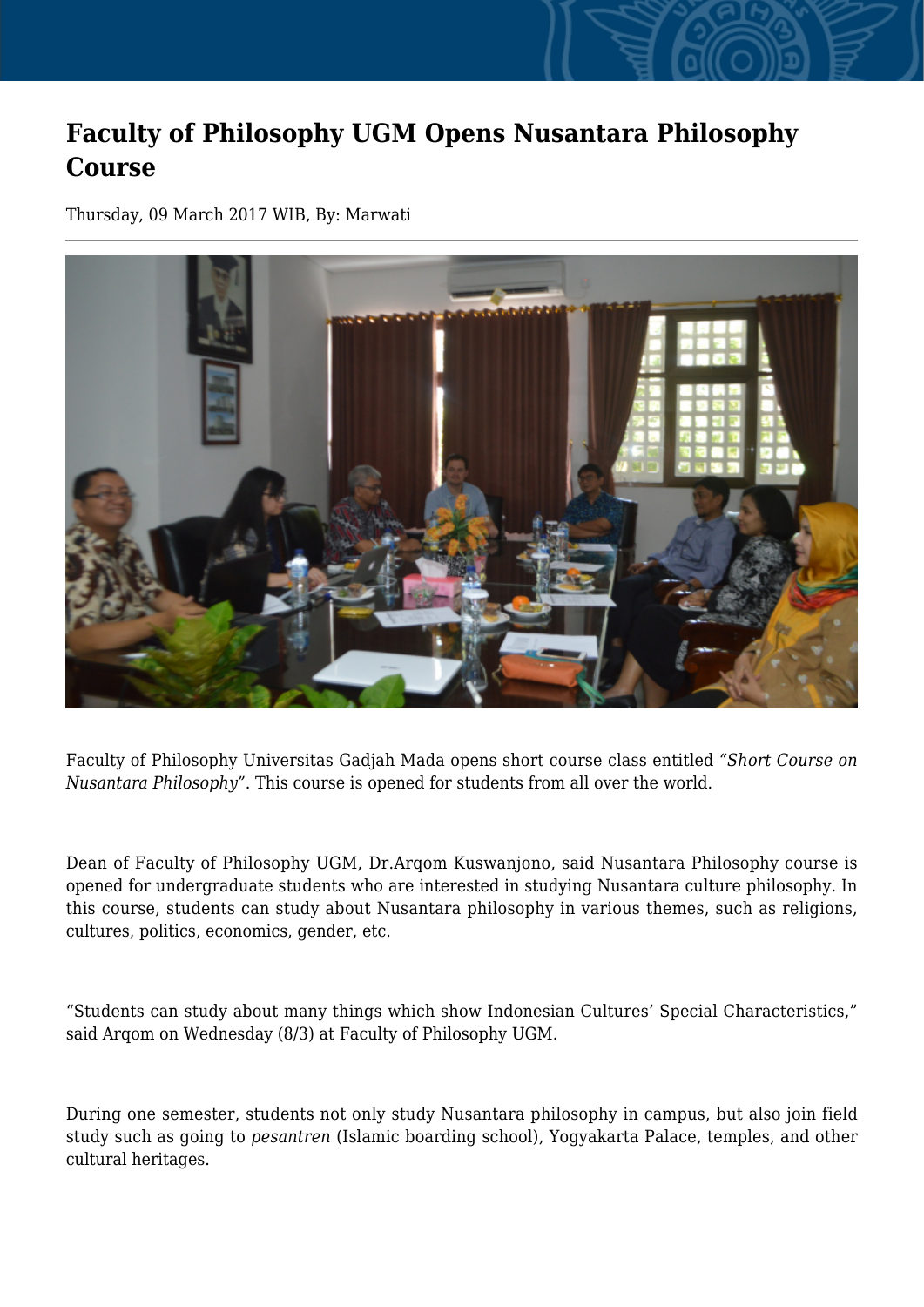Arqom said this Nusantara Philosophy course gets positive response from American University by planning to send at least 20 students to join the course in April.

"We offer this course to universities all over the world and the first course will be attended by students from American University," he said.

Arqom said Nusantara philosophy has yet to be studied in Indonesia, and most of universities study about western philosophy, China philosophy, Indian philosophy, etc. Moreover, all this while there is no institution which particularly studies Nusantara philosophy.

"Faculty of Philosophy UGM becomes the only university in the world which focuses on developing Nusantara philosophy. We commit to develop this Nusantara philosophy seriously," he said after welcoming a visit from American University delegates.

Their commitment is showed by the opening of courses on Nusantara philosophy, wayang (Javanese shadow puppet) philosophy, as well as Pancasila philosophy, and supported by the establishment of Nusantara philosophy laboratory.

Moreover, they hold yearly International Conference on Nusantara Philosophy, summer course on Nusantara philosophy, and School of International Training (SIT) program for American students who study about Indonesian philosophy and cultures.

"Faculty of Philosophy UGM seriously studies and develops Nusantara philosophy. We attempt to explore Indonesian cultures philosophy and commit to develop Nusantara philosophy," he added.

Meanwhile, Assistant Director of American University Abord, Ethan Merritt, said his party is interested in sending its students to join Nusantara philosophy course which is held by Faculty of Philosophy UGM because it is a peculiar study and has yet to be conducted in the world.

"We will send our students to join Pancasila philosophy course in UGM in the next spring," said Merritt. (Humas UGM/Fiki)

## **Related News**

- [100 Experts Discuss Nusantara Philosophy Development](http://ugm.ac.id/www.ugm.ac.id//en/news/13839-faculty-of-philosophy-ugm-enhances-ugm-values)
- [Philosophy Expert from Central University of Kashmir Discusses Future Islamic Philosophy at UGM](http://ugm.ac.id/www.ugm.ac.id//en/news/14604-faculty-of-philosophy-ugm-holds-philosophy-expo-2017)
- [Faculty of Philosophy UGM Enhances UGM Values](http://ugm.ac.id/www.ugm.ac.id//en/news/16873-nusantara-philosophy-studies-a-challenge-for-faculty-of-philosophy-ugm)
- [Faculty of Philosophy UGM Holds Philosophy Expo 2017](http://ugm.ac.id/www.ugm.ac.id//en/news/14217-100-experts-discuss-nusantara-philosophy-development)